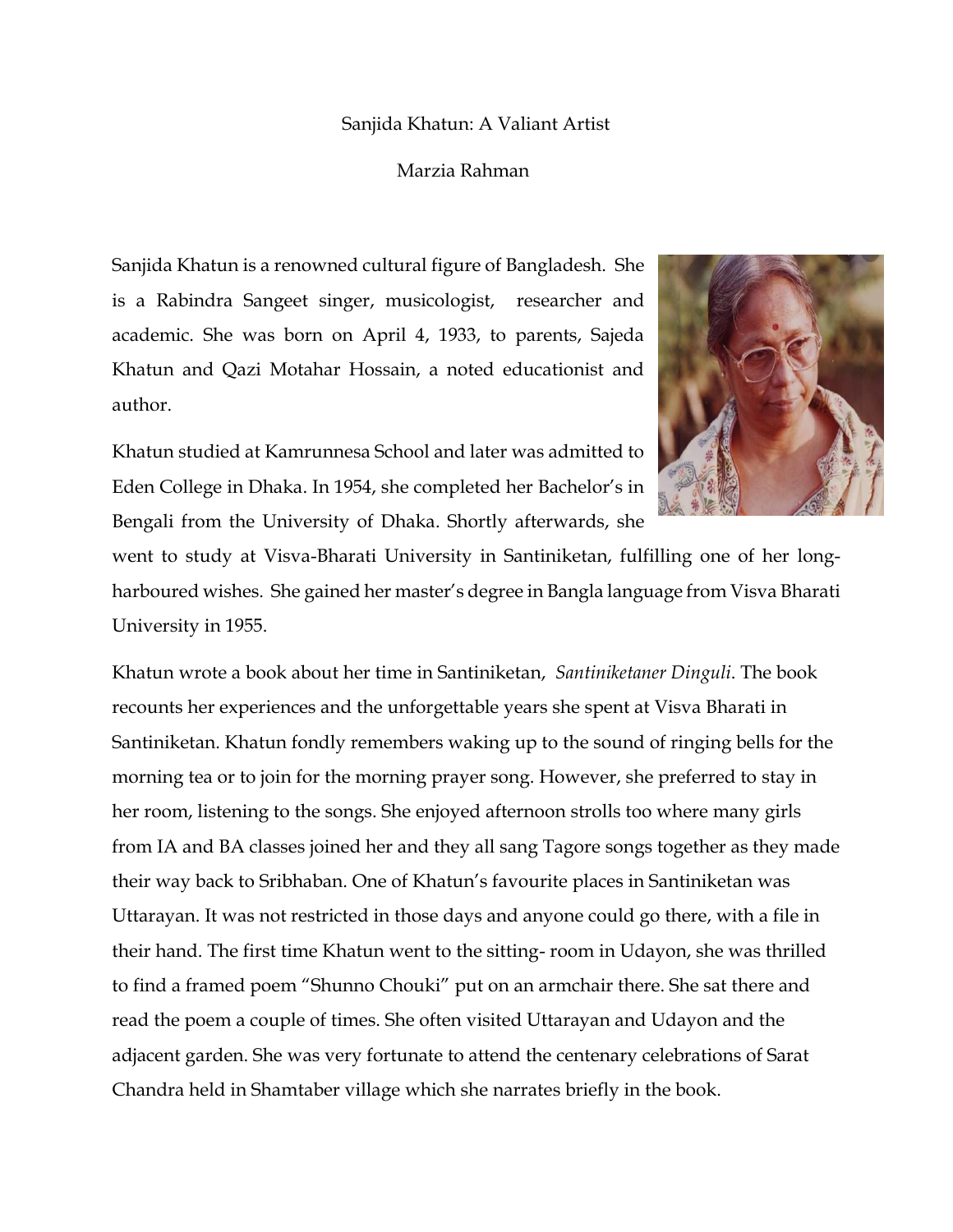Back to her country, Khatun began her professional career in the faculty of the University of Dhaka where she taught Bengali literature. She was appointed as Ahmed Sharif Chair at the same department in 2017.

In the early 1960s, Khatun played a leading role in the observance of Rabindranath Tagore's centenary celebrations at a time when Rabindra music was greatly discouraged in erstwhile East Pakistan by the then Pakistan Government. Later, she formed Chhayanaut and made it an umbrella organization for dancers, singers and musicians. She has been the President of Chhayanaut since 2001. Khatun's enormous contribution in promoting Bengali culture and Rabindra music and ideology in the society in the Pakistan era is undeniable. In the later years, Khatun set up Bratachari Andolon and Jatiya Rabindra Sangeet Sammelan Parishad.

Khatun remained vocal against the oppression of the Pakistan Government during the Liberation War of Bangladesh in 1971. Together with the late Waheedul Haque, a reputed journalist and Tagore exponent, Khatun founded Mukti Sangrami Shilpi Sangstha, a choir group who through their music worked for the cause of freedom during the nine months of war.

In 1975, Khatun went back to Santiniketan to pursue her Ph.D. She earned her Ph.D. in Bengali language from Visva Bharati University. She received a D. Litt. degree from the same university in 2008. Khatun has spend many years of her life in Santiniketan; a place very close to her heart where she retuned time and again.

Khatun's major publications include *Rabindra Sangeeter Bhabshompod, Dhoni theke Kobita, Bisshashi Chaya, Dhonir Kotha Abritir Kotha, Shanskriti Kotha Shahitto Kotha, Rabindranather Hate Hat Rekhe, My Golden Bangla: Story of the Emergence of Bangladesh, Kazi Motahar Hossain, Bishobhora Pran, Rabindranath O Rabindranath, Shritipote Gunijon, Jibon Bitto* to name a few*.*

A recipient of the Bangla Academy Literary Award (1998), her work has been recognised with numerous other prizes. The most notable are the Ekushey Padak (1991), the Sadat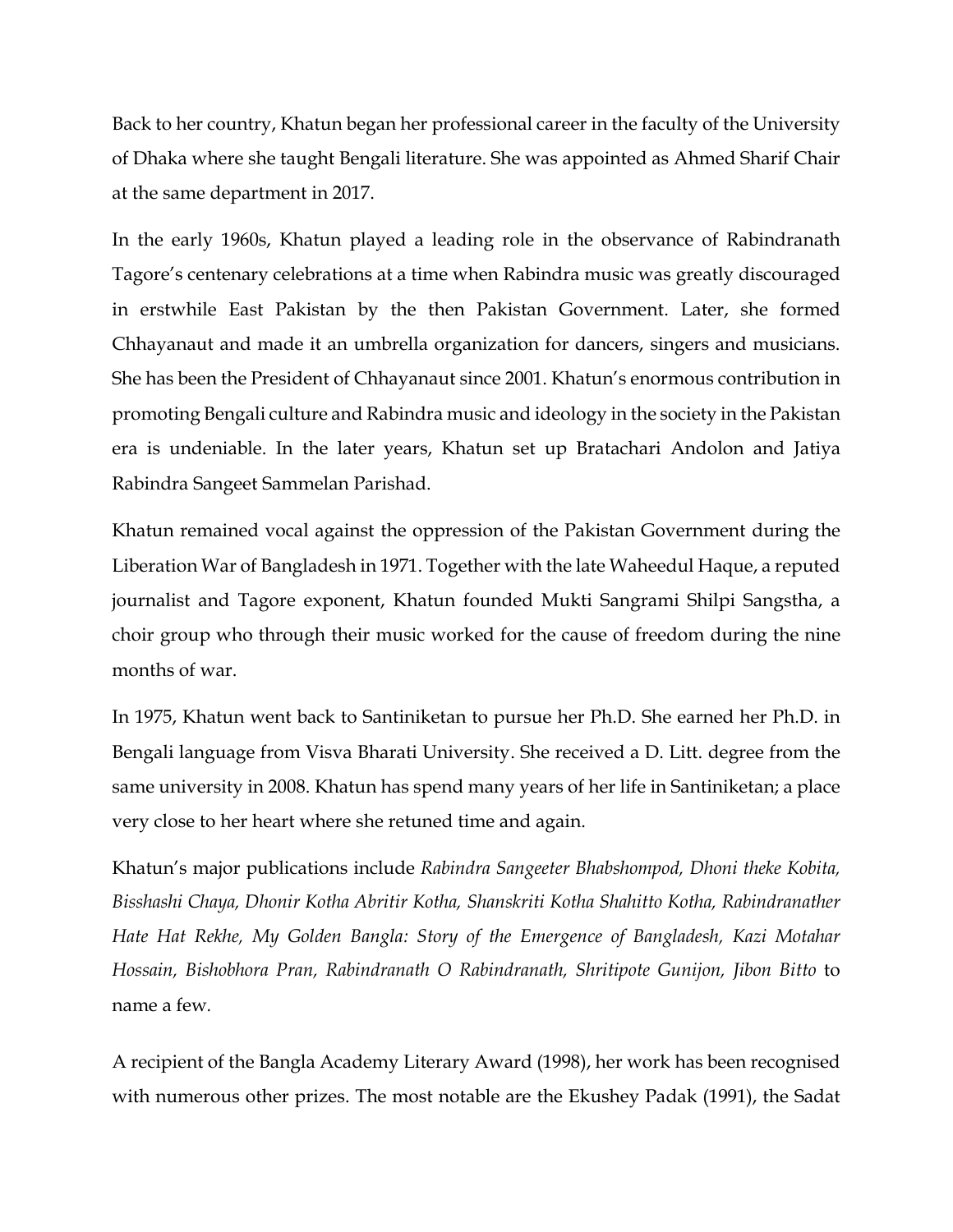Ali Akhand Award (1998), the Lifetime Achievement Award given by 5<sup>th</sup> Citycell-Channel I Music Awards (2010) and the Kabi Jasimuddin Award. Her book *Nazrul-Manosh* won her BRAC Bank-Samakal Literature Award in 2011. Khatun has received accolades from India as well. In 1998 she received the Rabindra Award from West Bengal Government.

In 2012, Khatun was honoured with the Deshikottoma by Visva Bharti. She mentions in *Santiniketaner Dinguli* how people both in Bangladesh and Santiniketan rejoiced at the news. She felt extremely happy and honoured to receive the title. She writes explicitly about her feelings in the concluding part of the book:

*Jibone amra ja chai, ta shob shomoi pai na. Moner kone ek gopon akhep theke jai. Kintu emon kichu jinish ache, jar akoshik prapti jiboner shomosto khovke shanto kore dite pare. Deshikottom orjon amer jiboner shei porom prapti. Dhonno amer jibon, dhonno ei jormo. Amer cheye beshi khushi ki ei prithivite te keu hote pereche!* 

[We don't always get what we want in life. Hence, we harbour regrets in our heart. However, there are times when a sudden attainment can calm all the resentments in life. Winning the Deshikottoma title is one such attainment of my life. I feel truly blessed. No one in this world can be happier than me! ]

More recently, in 2021, the Indian Government conferred upon her the prestigious Padma Shri award, the fourth highest civilian award in India.

Khatun was married to Wahidul Haq and the couple have three children. She is 88 years of age now and lives in Dhaka. On the occasion of her 87th birth anniversary, a book titled *Boro Bishoi Lage Heri Tomare: Sanjida Khatun Shommomona Sharok Grantha*, co-edited by Abul Ahsan Chowdhuri and Pias Majid, was published. The book is divided into eight sections, featuring writings of sixty noted personalities on the diverse life and works of Sanjida Khatun.